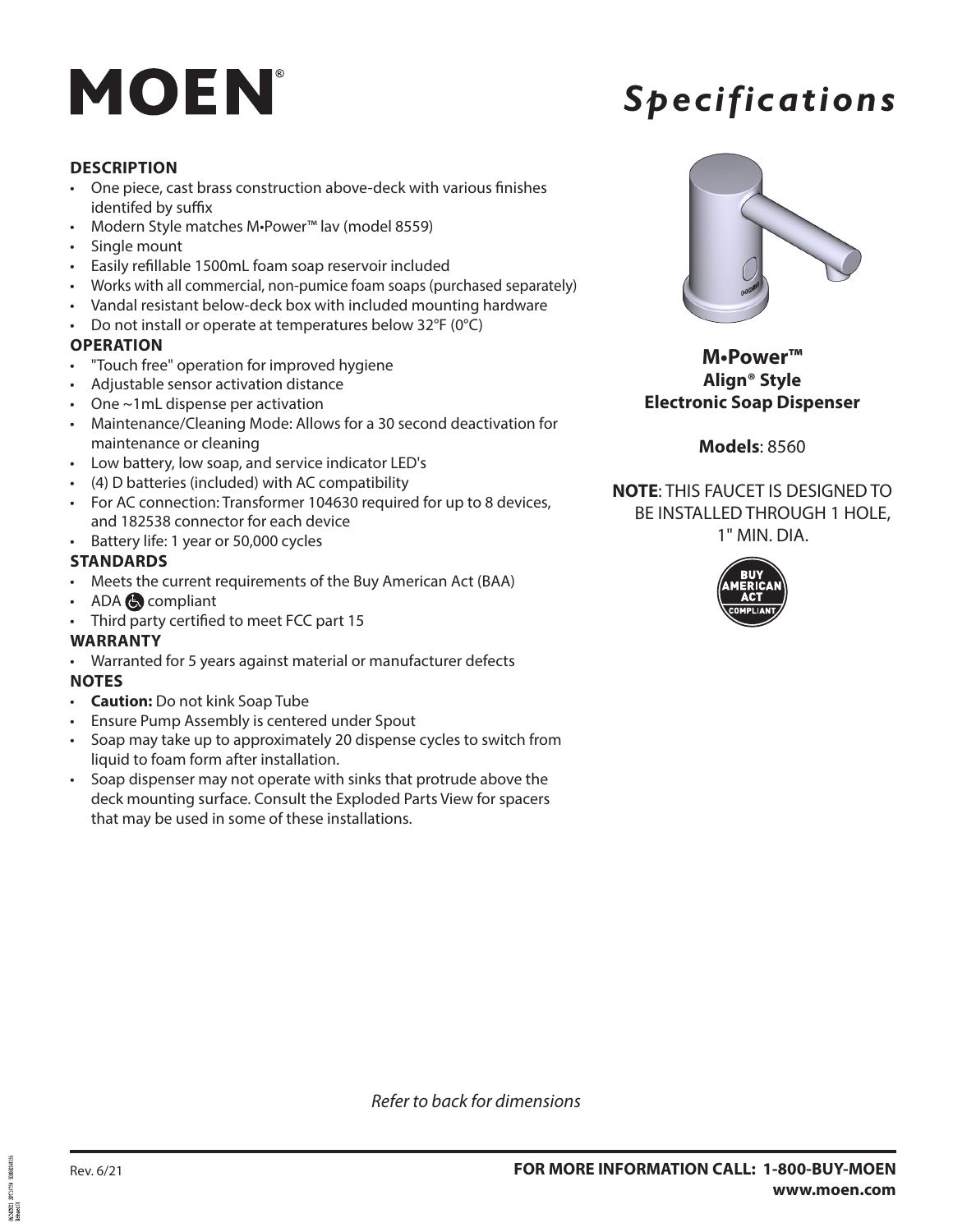

*Specifications*

*There is more than one version of this model. Page down to identify the version you have.*



06242021 SPC14758 SOD00348156<br>Released 01